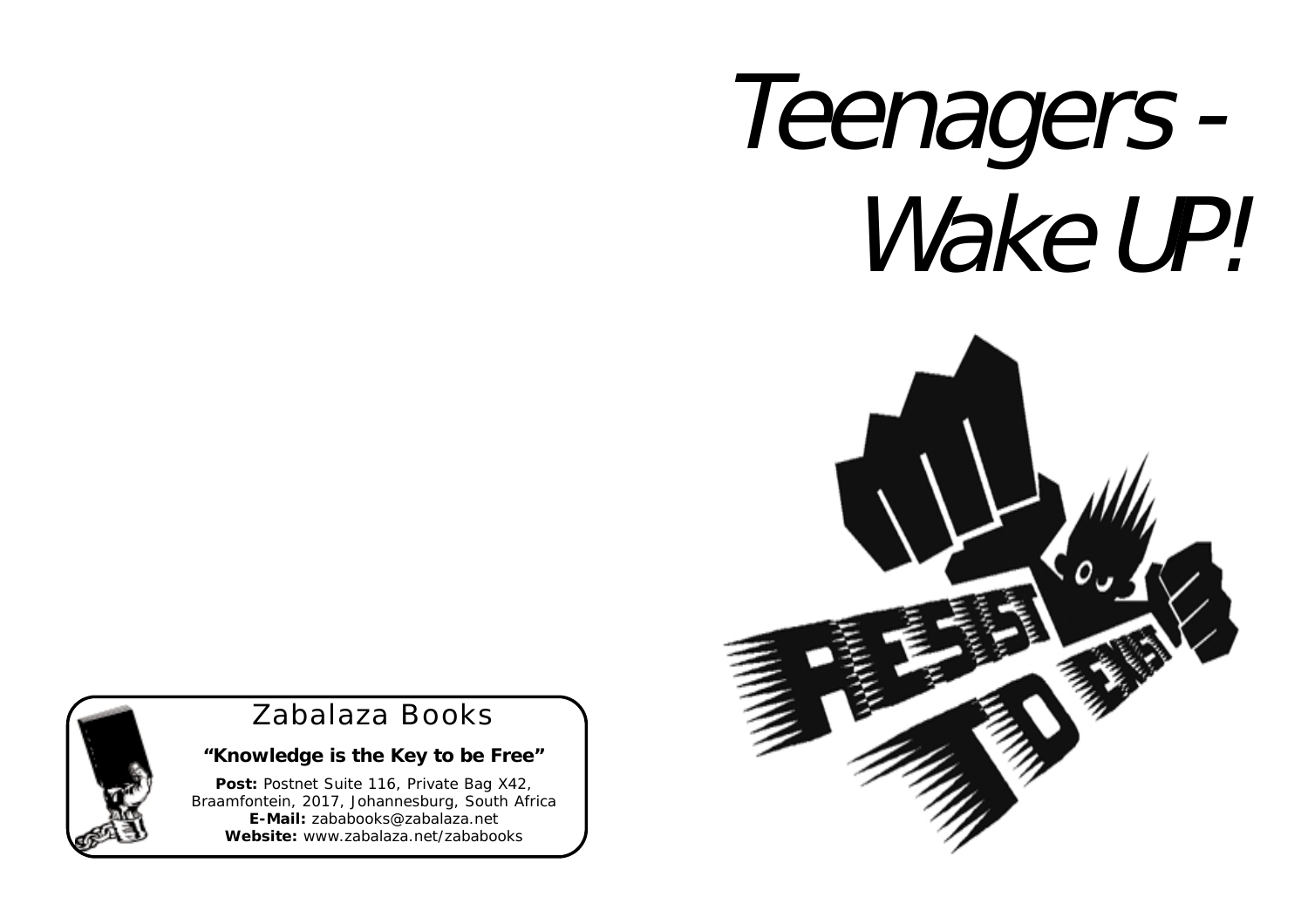### TEENAGERS - *WAKE UP!*

"Everyone is out to control my life!" Does this sound like you? Are you tired of being constantly told what to do? Seems like everything around you is controlled by other people and your personal life becomes a battleground. Whether its about clothes, hair, music, curfew, dates, sex, cars, smoking, alcohol, drugs, school, grades, attendance, church or your job, it all boils down to the same old thing - being hassled and ordered around, by parents, relatives, teachers, bosses, police - ADULTS.

Maybe you can't wait until you can move out, quit school, get your own place, your own car and your own job. Then you'll be able to leave all this bullshit behind. You want to be treated as a real human, given your freedom and left alone.

What are you going to do until then? Get by? Bitch and moan? Party hard? Get away with as much as you can as often as you can? Drop out? Escape? Put up with all the shit? Fight back? These are all choices made by youth to get control of their lives back. Whether its forging notes to skip school or lying to your folks, they all have the same thing in common - doing what you want and avoiding punishment until you can get out on your own and not have to worry about adults ruling you.

Well, I've got some news. You can stop biding your time and laying low - LIFE DOESN'T GET ANY BETTER OR EASIER ONCE YOU "GROW UP". If you don't stand for something now, you'll fall for anything. The orders and bullshit you take from your parents and teachers now will just get worse, and the punishments just get bigger. You may think you're limited now, but you can't getaway with anything once you're an adult. If you don't follow the rules of your job, you get fired, period. If you can't afford a place, you're out on the streets. If you break a law, the cops won't talk to your parents, they'll bust you and throw you in jail.

You're better off young. No matter how much they hate you, under the law your parents have to give you food, clothing, and shelter until you turn 18. Once that time is up, nobody owes you anything and nobody will GIVE you anything. There seems to be no way out of this problem. If we want to get by in this society we have to "play the game." But without a good background, money or education - we're going to lose the game. We'll end up with a boring dead end job, and lousy life, living from paycheque to paycheque, always with someone else telling us what to do. Anyway, lets face it; almost all jobs are a waste of time, no matter how much they pay.

What's the solution then? If we really want to "win" we have to change the rules of the game. We have to take control, fight the power, grab the power. We have to "We don't need no education, we don't need no thought control. No dark sarcasm in the classroom. Hey, teacher - leave those kids alone! - *Pink Floyd*

"School's out for summer. School's out forever. School's been blown to pieces." - *Alice Cooper*

"Kids don't care about books or rules, all they wanna do is burn their schools! We gotta burn, burn, burn 'em down." - *Abrasive Wheels*

This pamphlet was first published by a local Anarchist Youth Federation chapter. The AYF are young people just like you, who have come to the realisation that today's society is stifling and oppressive. The time is now to break out of this vicious cycle of isolation and destruction. If anything is to be accomplished, we must unite and find our strength in numbers.

Now is the time to get together, and establish a federation of anarchist youth and youth groups. With a network of communication open between anarchists and youth everywhere, we can work together to fight against oppression and spread the ideals of youth rebellion, communication, action, and liberation.

Anarchism is not just violence or lawlessness. It is a belief in the freedom of humanity, and the belief that we can all get along without cops, rules, force, bosses or any other authority. Thousands of teenagers around the world have fought and died for anarchism. Their Fight is your fight. Join us.........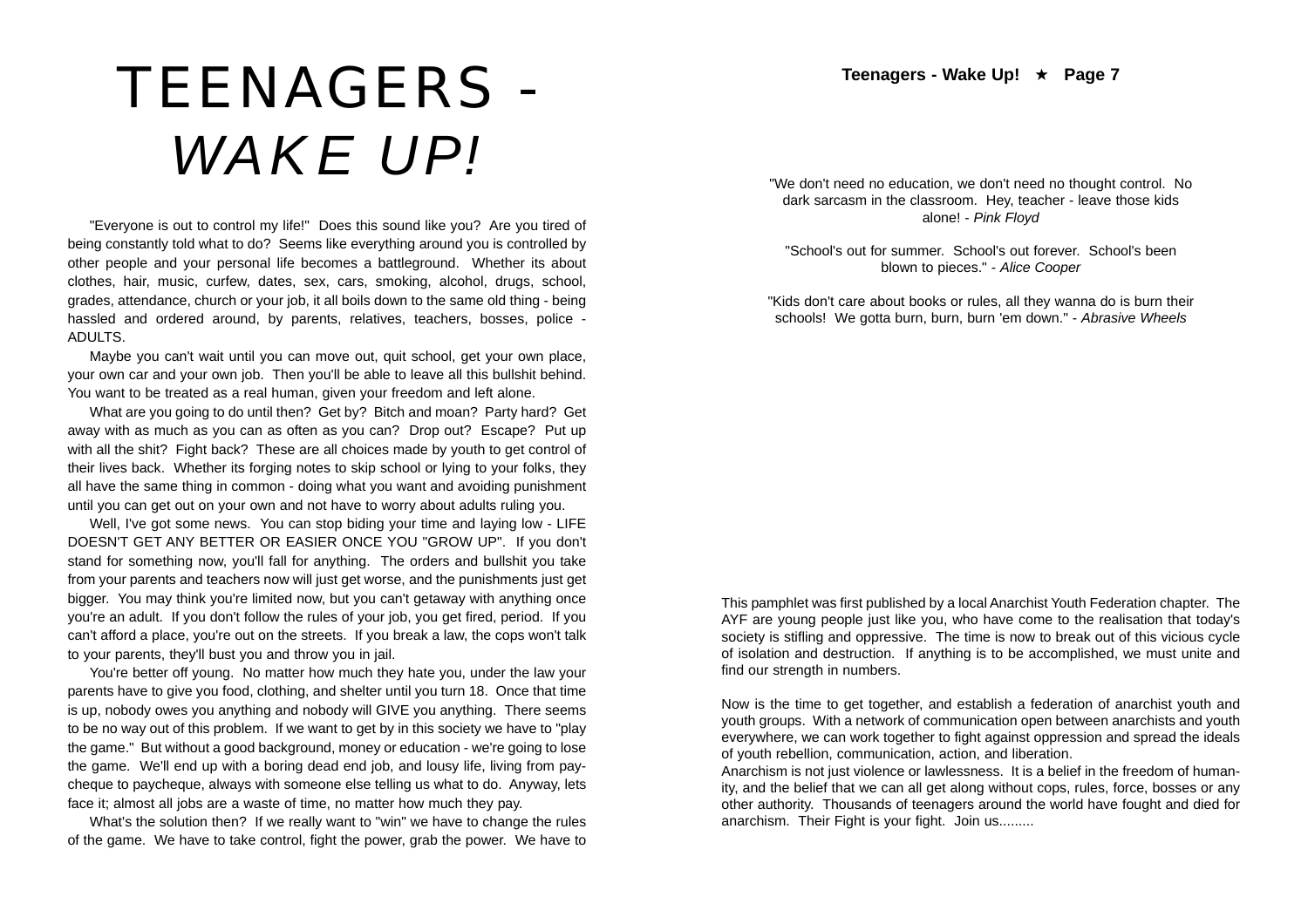don't fit into their world. There's no room for us in their society. School is just an excuse to keep us off the streets. But we can use school as a training ground from which to take over the streets.

One last word about how you rebel - THINK FOR YOURSELF, do it your own way. For example heavy metal bands write songs that will piss off your parents - they do this because they know that anything that will piss off your parents is something to have. In other words, they know kids will buy it. The same is true of companies that make pre-ripped or outrageous clothing and disgusting products. They're betting you'll buy it just to tick adults off.

These people and companies are not on your side. They are using you, making money off your anger, frustration and rebellion. They are just as bad as the adults who want to control you. They aren't out to see you succeed or help you - they want to channel your aggression into buying their stuff and making them rich. If you ever won your freedom they would go broke. Don't be fooled by the bastards. Decide for yourself what is good because YOU like it, not because it's "cool" or anti-parent.

*Above all:*

**STAY TOGETHER**

**STAY SMART**

**STAY ALIVE**

**STAY FREE**

### *AND LET IT BE KNOWN THAT WE WILL FIGHT BACK!!*

get beyond the little shit and concentrate of the big stuff. We have to prepare for a future of struggle with assholes and hassles. Fighting with your parent's over earrings and pocket money really gets you nowhere in the long run. In a few more years, you'll be able to wear whatever you want - if you can afford it - and no one will care. The hassles you deal with now are just practice runs to prepare you for the greater hassles of real life. So what can be done if it all seems so hopeless?

First, realize you're not alone. Your anger and rebellion is not just a kids versus adults thing. It's part of a larger movement of rebels and outcasts against authority, of free people against systems. A desire for freedom up against those who want control. See yourself as a part of this larger struggle. Learn more about it, be prepared to join it when you become an adult. Get help from these people for your problems - maybe they can be solved. A group of punks once helped kids stop anti-skateboarding laws. Lawyers like the Lawyers for Human Rights often take on free cases to protect peoples' rights - such as dress codes in schools and so on.

Secondly, be smart and organised in your rebellion. Try to make your enemies a part of your struggle. Parents who bitch at you about stupid things should be reminded how much they hate it when their boss yells at them for no reason. A strong argument is worth much more than just defiance. We don't want to break rules; we want to get rid of them altogether. Do it on principle just to show them you're serious. Let them know that every rule they make is one you are going to break - simply because it's a rule. If they treat you as one of them and give you a choice, you can make up your own mind. Sometimes it will be what they want and sometimes not, but it deserves to be your decision. All arbitrary laws should be disobeyed automatically, just because.

What about the schools? Threaten an eye for an eye. If you want to be late, or skip classes, or eat in class, or wear headphones, you should be able to - it's your education, not the teachers'. If they let you get away with it without being hassled, be considerate and don't push so hard you overdo it. If they come down hard - disrupt the class, strike back, do anything and everything. Make it known you will live and let live, but you can fight fire with fire if you have to.

The schools belong to the students, and should be run by the students! A student council that doesn't attack the administration isn't doing its job. Make your presence known. If the classes are boring and the homework is useless or stupid or too hard - let the teacher know. Just ignoring them and not doing the homework is only going to piss them off and get you bad grades. If a bunch of you demand an interesting class for once, or else you'll make life miserable, the teacher will have to listen. Widen the struggle. Make a war over issues and structures, not minor points or single people. Teachers want you to be quiet and pay attention so you can "learn." It's impossible to do this if you're frustrated and bored out of your skull. So let them know it! Let them know you want something worthwhile and fun to do, not just busy-